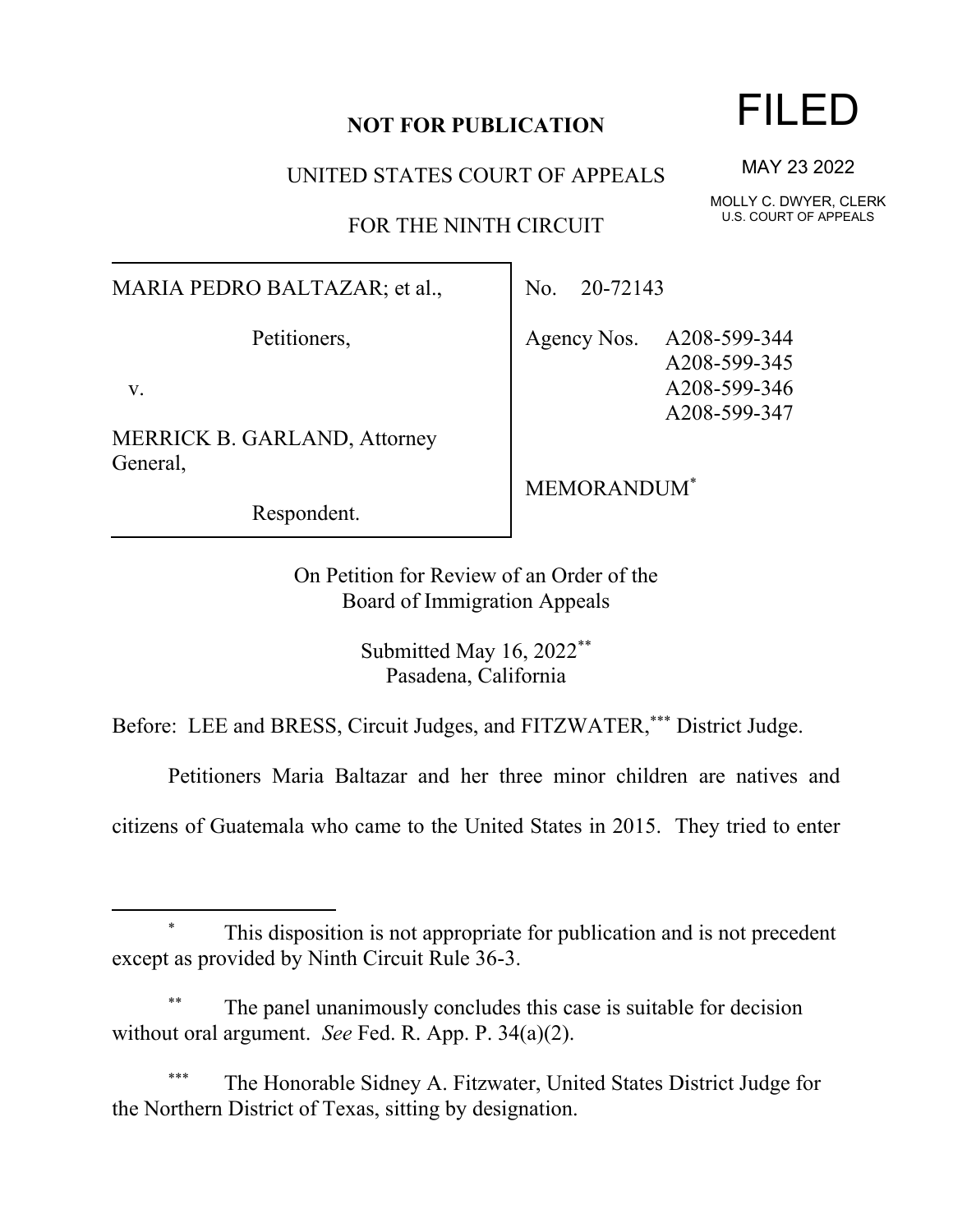without valid documentation and were placed into removal proceedings. Petitioners conceded removability but applied for relief in the form of asylum, withholding of removal, and protection under the Convention Against Torture (CAT). After the Supreme Court's decision in *Pereira v. Sessions*, 138 S. Ct. 2105 (2018), Petitioners filed a motion to terminate their proceedings for lack of jurisdiction. An immigration judge (IJ) denied their applications and motion to terminate, and the Board of Immigration Appeals (BIA) dismissed their appeal. Petitioners timely sought this court's review. We have jurisdiction under 8 U.S.C. § 1252 and deny the petition for review.<sup>1</sup>

1. The immigration court had subject matter jurisdiction. A notice to appear (NTA) "that does not specify the time and place of an alien's initial removal hearing vests an Immigration Judge with jurisdiction over the removal proceedings . . . so long as a notice of hearing specifying this information is later sent to the alien." *Karingithi v. Whitaker*, 913 F.3d 1158, 1161 (9th Cir. 2019) (quotation omitted); *see also Aguilar Fermin v. Barr*, 958 F.3d 887, 895 (9th Cir. 2020) (holding that an NTA's failure to include the address of the immigration court also does not affect subject matter jurisdiction where subsequent notices provide that information). In this case, the Department of Homeland Security (DHS) served Petitioners with

<sup>&</sup>lt;sup>1</sup> Petitioners abandoned their CAT claim before the BIA, and that claim is therefore not before us.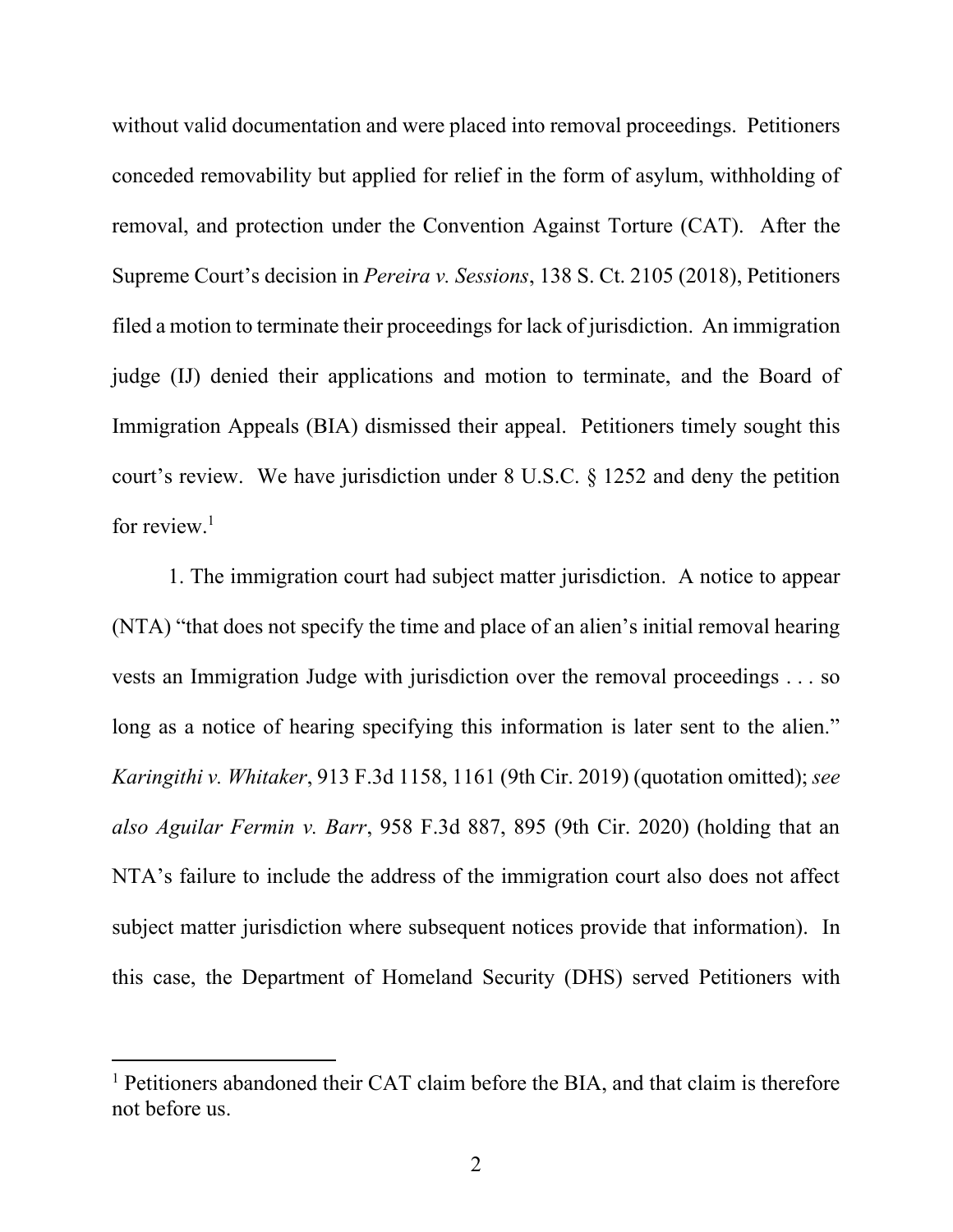incomplete NTAs on October 29, 2015, but DHS afterwards served Petitioners on December 2, 2015 with notices of hearing that stated the date, time, and location of their hearing (which Baltazar attended in person). Thus, under *Karingithi* and *Aguilar Fermin*, jurisdiction properly vested in the immigration court.

2. Substantial evidence supports the BIA's determination that Petitioners failed to establish the required nexus for asylum or withholding of removal. *See Khudaverdyan v. Holder*, 778 F.3d 1101, 1106 (9th Cir. 2015). Applicants must establish a nexus between the persecution suffered and a protected ground, such as "race, religion, nationality, membership in a particular social group, or political opinion." 8 U.S.C. § 1101(a)(42)(A) (asylum); 8 U.S.C. § 1231(b)(3) (withholding of removal); *see Santos-Ponce v. Wilkinson*, 987 F.3d 886, 890 (9th Cir. 2021) ("[W]here 'there was no nexus at all,' we draw 'no distinction between the "one central reason" phrase in the asylum statute and the "a reason" phrase in the withholding statute.'" (quoting *Barajas-Romero v. Lynch*, 846 F.3d 351, 360 (9th Cir. 2017))).

There is no evidence in the record that Petitioners' membership in a protected group was a reason for their mistreatment in Guatemala. Baltazar testified that, shortly before she and her children departed for the United States, a masked man chased her son on his walk home from school, and, a week later, a seemingly different masked man chased her and her children out of their home with a machete.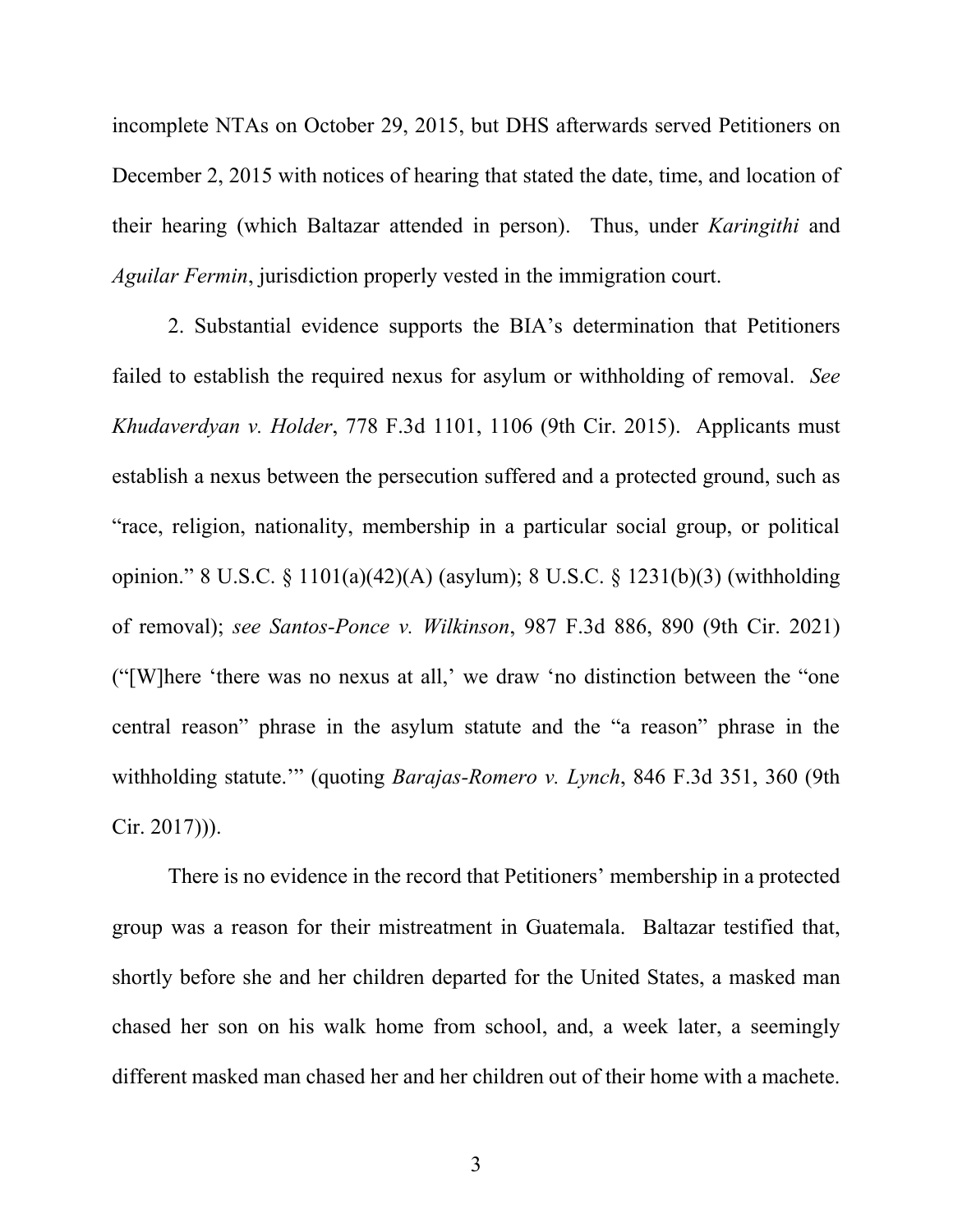Petitioners allege that they "are indigenous Mayan Guatemalans who live without the head of household" and that "they are targeted by people who want to hurt them, steal from them, and take their land." But Baltazar testified that she did not know who the men were or why they targeted her family. Her only surmise was that the first masked man wanted to kidnap or rape her son, but that speculation, even if credited, is not sufficient to establish a nexus. *Zetino v. Holder*, 622 F.3d 1007, 1016 (9th Cir. 2010) ("An alien's desire to be free from harassment by criminals motivated by theft or random violence by gang members bears no nexus to a protected ground."); *see also Gormley v. Ashcroft*, 364 F.3d 1172, 1177 (9th Cir. 2004) (upholding no-nexus finding where there was "no evidence that the perpetrators victimized [the applicant] on account of his race as opposed to" being targeted for theft).

3. Petitioners have abandoned their argument that the agency "failed to act as a fact finder." Before the BIA, Petitioners "did not specify any indicia of bias" or explain how the IJ deprived them of a full and fair hearing. They make the same conclusory assertion without explanation here, so we decline to reach it. *Martinez-Serrano v. INS*, 94 F.3d 1256, 1259 (9th Cir. 1996) ("Issues raised in a brief that are not supported by argument are deemed abandoned.").

Petitioners' claim that the agency failed to consider the U.S. Department of State's Country Report on Human Rights Practices for Guatemala is without merit.